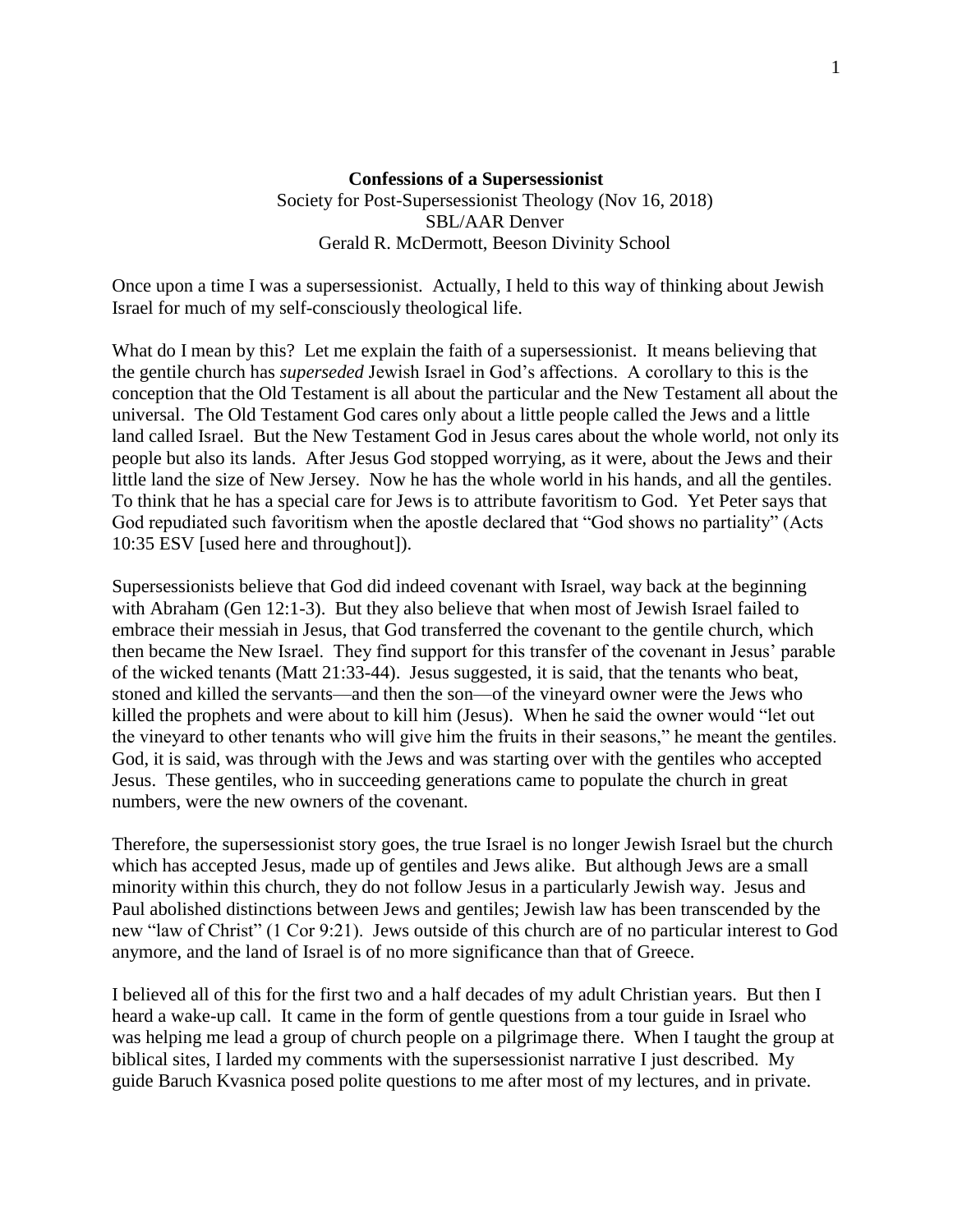He made me want to learn why he was asking these questions. So I hunted down the books and articles which he suggested. They pointed me to many more.

After several years following up these leads, I began to realize that I had missed much of the Jewish reality of both Testaments because I had been *trained* to miss it. I thought of the book that I had read as an undergrad at the University of Chicago that had made such a deep impression on me: Thomas Kuhn's *Structure of Scientific Revolutions* (1961)*.* Kuhn showed that established scientists repeatedly refused to accept clear evidence for what we now call scientific breakthroughs because they could not see the evidence right before their eyes. Their training in the existing scientific paradigm had blinded them to data that contradicted their training. They had eyes but could not see, as Jesus might put it.

One day it dawned on me that the same thing had happened to me. I had read the Bible carefully (I thought) for twenty-five years but missed what was right in front of my eyes. I missed it because I had been told in my training that it was not there.

The passage that suddenly jumped off the page was Romans 11:28-29. Paul said that Jews who had not accepted Jesus were still "beloved" to God "for the sake of their forefathers." Their "calling of God" (11:29), which was to be "light to the nations" (Is 42:6; 49:6) and a "blessing" to "all the families of the earth" (Gen 12:2-3), was "irrevocable." In other words, Jewish Israel's calling by God to be the apple of his eye (Zech 2:8) in a way that no other people was, would never be revoked. It was still in place, even if the majority of Jewish Israel was still failing to recognize its messiah. It is significant that Paul was writing this toward the end of his career, in the epistle that was his most mature reflection on the meaning of Jewish Israel.

Later I came to see that the church is never called the New Israel in the New Testament. The word "Israel" is used eighty times in the New Testament. In every instance it refers to the Jewish people or Jewish polity in the lan--or the land itself.

But what about Galatians 6:16? *And as for all who walk by this rule, peace and mercy be upon them, and upon the Israel of God.* This verse is commonly interpreted as a clear reference to a gentile or mixed gentile-Jewish church that is called by Paul the "Israel of God." Does this not suggest that here is a church with gentiles that is called Israel?

There are problems with this interpretation. It misses the contrast that Paul draws within the verse between two types of people. The first type is "all who walk by this rule." What is the rule? Paul tells us in the preceding verse: "Neither circumcision counts for anything, nor uncircumcision, but a new creation" (Gal 5:15). Those who walk by this rule are all those who embrace the new creation in Jesus the messiah—the Christ. Paul blesses them: "[P]eace and mercy be upon them" (6:16b).

But the traditional (supersessionist) interpretation misses the import of the words Paul uses to close this verse: "*and* upon the Israel of God" (6:16c, my emph.). Paul is blessing not only those who accept the new creation but also those who do not. And these who do not he calls "the Israel of God." Who might these be? It seems clear: that part of Jewish Israel that refuses to accept Jesus as messiah. They do not believe that a new creation has come in Jesus. It is still the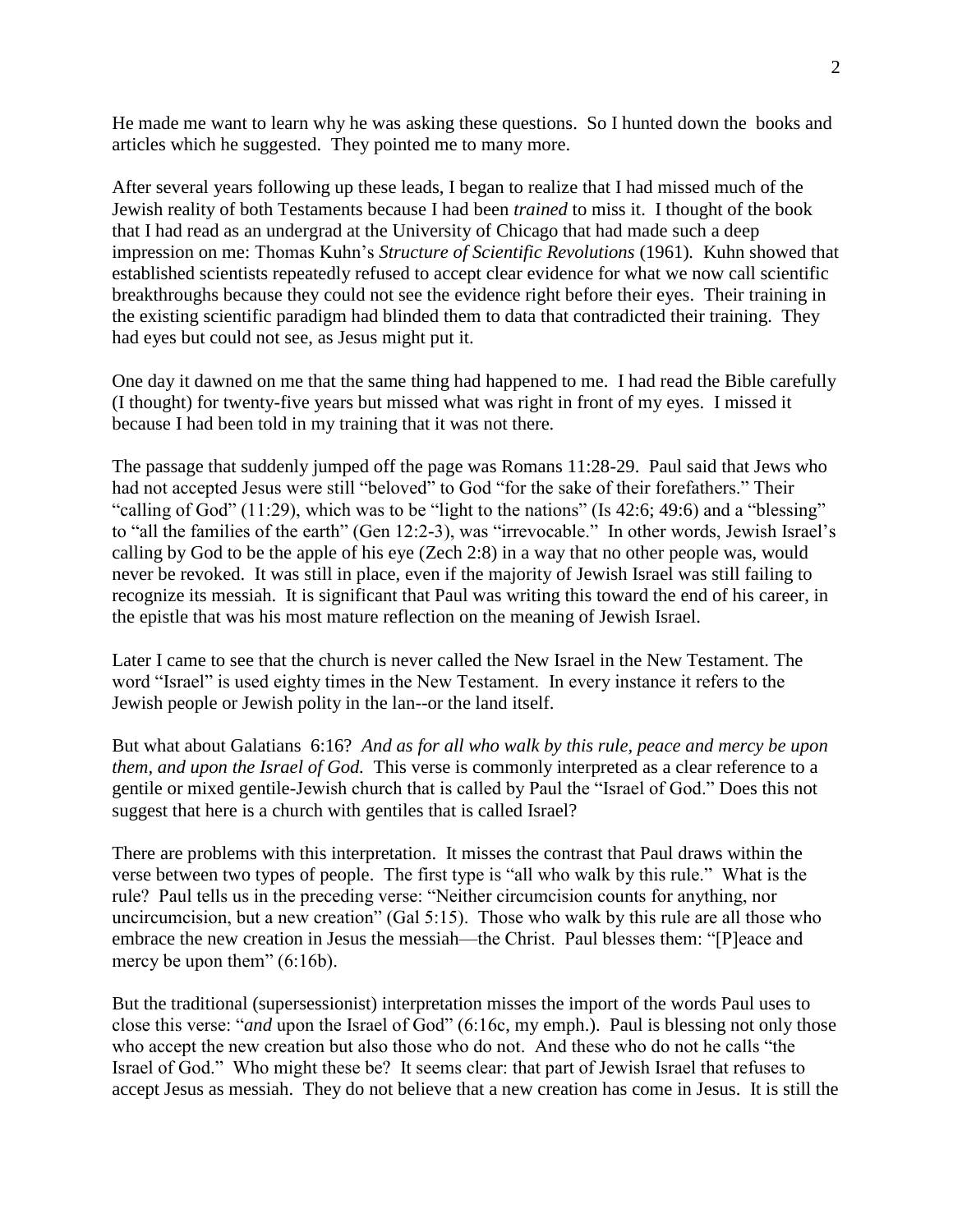majority of Paul's Jewish brethren, the same ones whom Paul says--years later in Romans--are still "beloved of God" (Rom 11:28).

There is another possible interpretation, that Paul uses a traditional Jewish blessing for the purpose of blessing both the church and also Israel outside the church. That is, Galatians 6:16 may be a shortened form of the end of the Amidah, a Jewish prayer which Jews prayed three times a day. Rabbis often shortened it in a manner similar to the way Paul does in this verse. The longer form of the ending is as follows: "Grant *peace*, goodness and blessing, grace and kindness and *mercy*, upon us *and* upon all *Israel your people*" (my emph.). I italicized the words in the Amidah closing blessing that are repeated almost verbatim in Paul's blessing at the end of Gal. 6:16. If Paul is indeed using a shortened form of the Amidah blessing, which seems likely, it is all the more clear that Paul's "Israel of God" refers to the same people the Amidah calls "Israel your people"—the Jews. Thus by both of these readings—one using the literary context and the other considering the Amidah—Gal. 6:16 refers not to a mixed gentile-Jewish church called Israel but to Jewish Israel.

At about this same time, more than twenty years ago, a familiar passage in the Sermon on the Mount took on new clarity. Jesus admonished his disciples *not* to "think that I have come to abolish the Law or the Prophets" (Matt 5:17a). I remember thinking at about this time that the traditional interpretation of Jesus vis-à-vis Israel was that he had come to do precisely that abolish the Law and the Prophets—because he had come to start a new religion called Christianity that was a radical break from the Law and the Prophets of Judaism.

But Jesus insisted, "I have *not* come to abolish them but to fulfill them" (5:17b). He went on to say that "until heaven and earth pass away, not an iota [the smallest letter of the Greek alphabet], not a dot [the Greek word here refers to the smallest stroke of the pen in Hebrew] will pass away until all is accomplished."

When I realized that Jesus' Bible was the Old Testament, it became clear that Jesus was referring to Torah most certainly, and possibly to the rest of the Old Testament as well. I had always thought that only the moral part of Old Testament law had any significance for Christians. But now it seemed that Jesus was speaking of every part of Torah (the Pentateuch), and not just its moral commandments. I wasn't sure how those other parts could apply to the Christian life, but it now seemed clear that Jesus was far more closely connected to the Judaism of his day than I had previously imagined.

Before this wake-up call I had taken Jesus' vitriolic denunciations of the Pharisees in Matthew 23 as a sign of Jesus' break with Judaism. But then I began to read more widely, and to see that a rising number of scholars were distinguishing between different schools of Pharisees. Not all Pharisees were alike. Some like Joseph of Arimathea were attracted to Jesus and sought to protect him (Luke 13:31), while others supported the corrupt temple leadership. Long after he had started following Jesus, Paul said "I *am* a Pharisee" (Acts 23:6). He did not distance himself from Pharisaic beliefs.

I was shocked to see that Jesus didn't, either. At the beginning of his diatribe against Pharisees in Matthew 23, he (startlingly) used not one but two verbs to urge his followers to follow